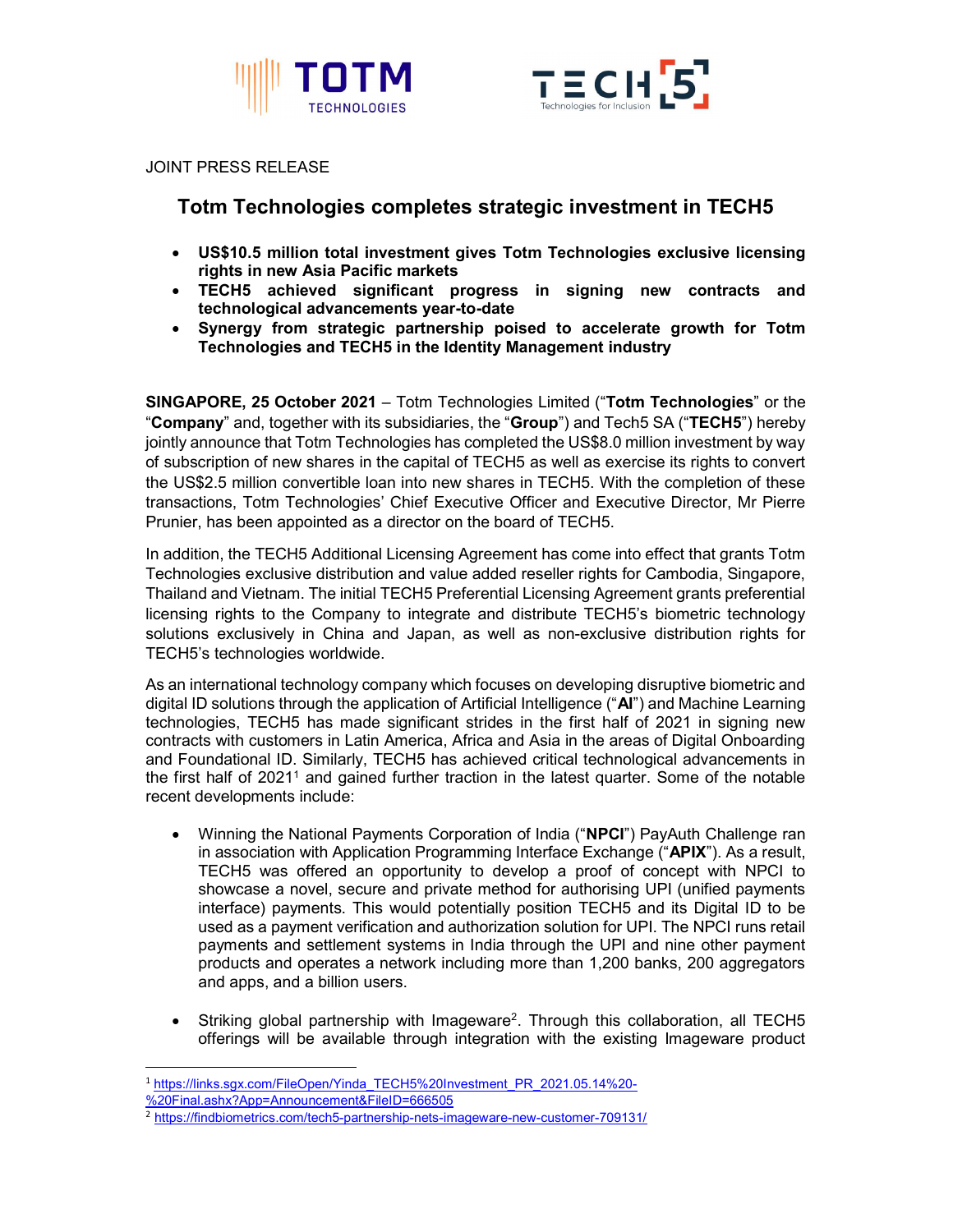



portfolio. In connection with this partnership, Imageware also announced that it will be providing Security Identification Systems Corporation ("SISCO"), a leader in visitor management systems, with the Imageware Identity Platform, powered by TECH5 technologies, to enhance its product portfolio for the marine and visitor management industries.

- Launching its fully contactless mobile biometric capture technology powered by AI and deep learning, T5-AirSnap Finger, making it immediately available to its certified partners across the globe<sup>3</sup>. TECH5 has also launched an enhanced Al-based fingerprint matching algorithm, which is robust and ensures high accuracy even with low quality fingerprints, while at the same time requiring 5-10 times less hardware compared to other leading competitor brands.
- Integrating its Digital ID solution with the MOSIP Foundational Identity Platform<sup>4</sup>. The new functionality, following biometric enrolment of citizens, includes the issuance of secure and private Digital IDs with data sourced from a National ID database. In addition, TECH5 has made its Digital ID solution available for rapid implementation pilot projects to its certified partner network and launched a partner onboarding program to facilitate ease of deployment covering knowledge transfer, technical training, and certification<sup>5</sup>.

Mr. Pierre Prunier, Chief Executive Office and Executive Director of Totm Technologies, said, "We are excited to consummate this strategic relationship with TECH5 as it enters the next phase of its strategic expansion. This is a significant milestone for the Group as we are one step closer towards becoming a leading expert in Identity Management Solutions. TECH5 has made significant headways year-to-date, we look forward to supporting TECH5 as it continues to build upon its rich technical capabilities and product offerings. We believe that by harnessing the synergies between Totm Technologies and TECH5, our well-established brands, greater geographic diversification and access to a larger global user base will put us on a faster growth trajectory."

Mr. Machiel van der Harst, Co-Founder and CEO of TECH5, said "We are delighted to announce the expansion of our partnership with Totm Technologies as Totm Group becomes a technology hub for prospective biometric technologies and solutions. We are looking forward to build a strong partnership and develop innovative solutions taking advantage of the synergies within the group, as well as increase brand awareness of our companies."

- END -

1

<sup>3</sup> https://tech5.ai/tech5-makes-its-contactless-ai-based-fingerprint-capture-technology-available-to-the-globalmarket/

<sup>4</sup> https://tech5.ai/tech5-integrates-its-digital-id-with-the-mosip-foundational-identity-platform/

<sup>5</sup> https://tech5.ai/tech5-makes-its-digital-id-solution-available-to-certified-partners-for-rapid-implementation-pilotprojects/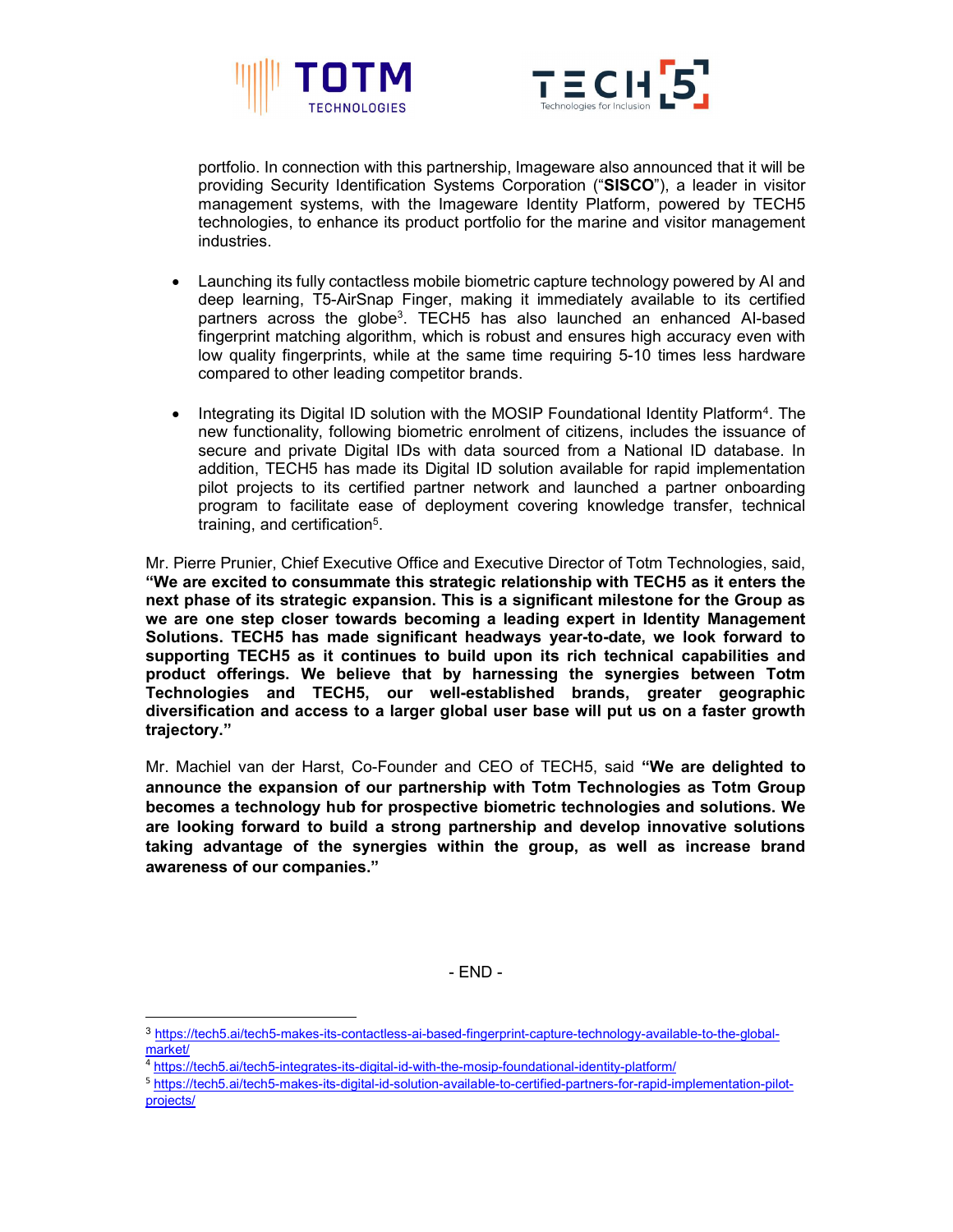



## For media and IR queries related to the respective companies, please contact:

Totm Technologies Limited Ngo Yit Sung, Executive Director Tel: +65 8111 4885 Email: yitsung@totmtechnologies.com TECH5 SA Yulia Bibikova, VP Marketing E-mail: yulia.bibikova@tech5-sa.com

# About TECH5 SA

TECH5 is an international technology company headquartered in Geneva, Switzerland, with branches in the US, Europe and Asia, dedicated to the design, development, and distribution of biometrics-driven Identity Management solutions. The company was founded by a team of seasoned industry professionals, who have been innovating in the area of multi-modal biometric matching solutions for more than 20 years. The TECH5 market focus is on highly scalable products built on the experience gained by the implementation of large deployments. TECH5 target markets include Government and Private sectors with products powering Civil ID, Private ID, as well as Authentication solutions that deliver Identity assurance for use cases such as digital onboarding and e-KYC when opening a Bank account, applying for a document or a service.

For more information, please visit www.tech5.ai

### About Totm Technologies Limited

Totm Technologies Limited ("Totm Technologies" or the "Company" and together with its subsidiaries, the "Group") is a regional integrated solutions and services provider in identity management and biometric technology.

Leveraging on its strong execution experience and the robust technology platforms from strategic technology partners, the Group's Identity Management and Biometrics business unit currently serves mainly ministries and government agencies, such as Indonesia's national identity database of approximately 200 million enrolled citizens.

The Group's platforms are based on core, multimodal technologies, such as face, finger and iris biometrics, which are listed in the top tier of the National Institute of Standards and Technology ("NIST") benchmarks. The Group is looking to expand its coverage to medical insurance, healthcare, banking electronic payments, transport, and telecommunicationsrelated applications in the commercial sector.